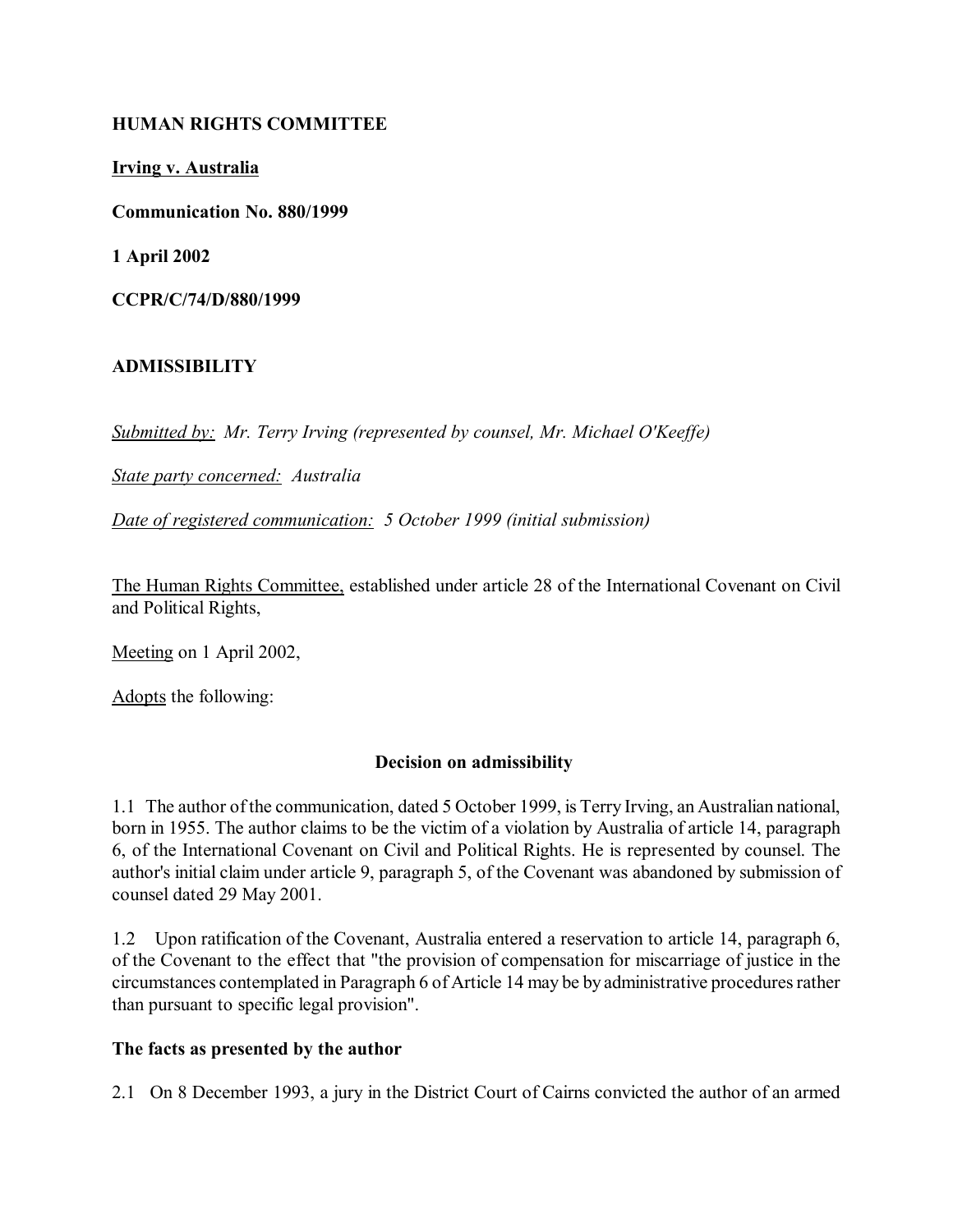robbery of a branch office of the ANZ bank in Cairns, committed on 19 March 1993; he was sentenced to eight years of imprisonment. He applied for legal aid to appeal the decision, but Legal Aid Queensland turned down his request. He appeared without legal representation before the Queensland Court of Appeal, which dismissed the appeal on 20 April 1994.

2.2 On 3 May 1994, the author applied for legal aid to fund an application for special leave to appeal to the High Court of Australia. On 28 May 1994, the Queensland Legal Aid Office refused the application. In July 1994, the author further applied to the Legal Aid Review Committee for review of that decision. In August 1994, the District Committee once more refused legal aid. The author then unsuccessfully pursued appeals to other bodies, including the Queensland Criminal Justice Commission, the Queensland Law Society and the Queensland Ombudsman.

2.3 The author applied again to the Legal Aid Review Committee, seeking legal aid for an application for special leave to appeal. In January 1995, the Committee granted legal aid to refer the matter to counsel for advice on the prospects of an appeal. In April 1995, the author was refused further legal aid. On 17 July 1995, the Queensland Prisoners Legal Service refused the author's request for assistance. On 28 August 1995, the ACT Legal Aid Office refused the author's application for legal aid.

2.4 In August 1995, the author was served with documents naming him as the respondent in compensation proceedings instituted by the three bank tellers of the ANZ bank he denies robbing. On 22 September 1995, appearing in these proceedings, the author stated that he was wrongly convicted of the offence. On 24 November 1995, he was refused permission to adduce further identification evidence in the same proceedings, and an order of compensation was made.

2.5 After exhausting all possible avenues of representation and assistance known to him, the author considered that he had no alternative but to represent himself in the High Court of Australia, notwithstanding his previous failure as a self-represented applicant in the Queensland Court of Appeal. On 2 May 1996, the High Court accepted the documentation compiled by the author in custody as an application for special leave to appeal. On 8 December 1997, four years to the day from his original conviction, the High Court at once granted the author's application for special leave to appeal, allowed the appeal, quashed the conviction and ordered a retrial. The Court accepted the Crown's concession at the hearing that the author's original trial had been unfair. The Court observed that it had "the gravest misgivings about the circumstances of this case", that "it is a very disturbing situation" and that "in all of this, the accused has been denied legal aid for his appeal". On 11 December 1997, the author was released from prison on bail. On 2 October 1998, the Director of Public Prosecutions of Queensland indicated that the author would not be re-tried, and entered a *nolle prosequi*.

2.6 On 6 July 1998, the author applied to the Queensland Attorney General, seeking ex gratia compensation for a miscarriage of justice occasioned by his wrongful imprisonment that lasted for over four and half years. He also requested the establishment of an independent Commission of Inquiry into the circumstances of his wrongful conviction and imprisonment. On 10 August 1998, 18 September 1998 and 21 December 1998, the author again applied to the Queensland Attorney-General.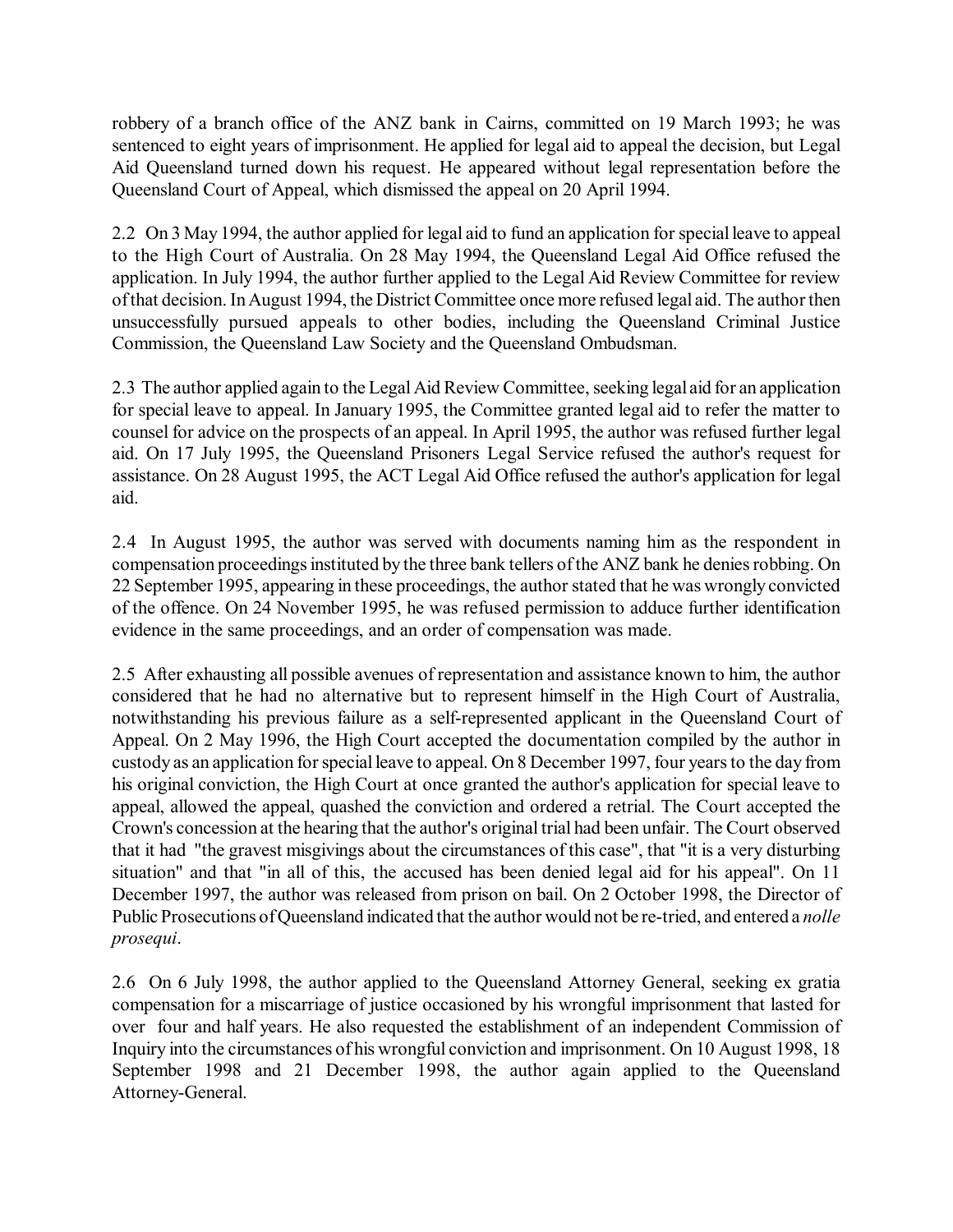2.7 On 11 January 1999, the Queensland Department of Justice referred allegations of official misconduct in the case to the Queensland Criminal Justice Commission. On 19 March 1999, the author initiated an action in the Queensland Supreme Court against the investigating officer and the State of Queensland, seeking damages for malicious prosecution and exemplary damages.

2.8 On 25 July 1999, the author again sought compensation from the Queensland Attorney-General. In August 1999, the Criminal Justice Commission replied that the author's matter was not one giving rise to a reasonable suspicion of official misconduct. The author thereupon again sought compensation from the Attorney-General. In September 1999, the Attorney-General's senior policy adviser informed the author that "[I]n view of the advice from the Criminal Justice Commission and of your decision to initiate legal action, the Attorney-General will not further consider your application for an ex-gratia payment of compensation , but will await the outcome of your legal action" . On 15 August 2000, the author complained to the Queensland Parliamentary Criminal Justice Committee. By early February 2002, no response to his complaint had been forthcoming from the Parliamentary Committee, and the matter was said to be still under investigation.

### **The complaint**

3.1 The author contends that he has exhausted all available and effective domestic remedies, and that he has unsuccessfully made all reasonable efforts to obtain the payment of compensation for wrongful imprisonment from the Queensland Attorney General, as required under article 5, paragraph 2 (b), of the Optional Protocol.

3.2 The author contends that he fulfils all the conditions to obtain compensation under the terms of article 14, paragraph 6. Firstly, he was convicted of a criminal offence on 8 December 1993. Secondly, his conviction was subsequently reversed by the High Court of Australia on 8 December 1997. Thirdly, the decision of the High Court was a final one. Fourthly, the author submits that the conviction has been reversed on the ground that a new or newly discovered fact showed conclusively that there had been a miscarriage of justice, in particular the facts that he had not had a fair trial and that the Court had the gravest misgivings about the circumstances of the case. Finally, the author states that it has not been proved that the non-disclosure of the unknown fact in issue is wholly or partly attributable to him. As all the elements necessary for compensation under article 14, paragraph 6, have been met, the State of Queensland should have paid him compensation. Article 14, paragraph 6, was violated since this was not done.

#### **State party's submissions on admissibility and merits**

4.1 On the admissibility of the communication, the State party, by submission of 22 October 2000, observes that:

-- the author failed to exhaust available and effective domestic remedies. At the time of submission of the communication, he was pursuing two different actions, one for malicious prosecution and exemplary damages against the investigating detective and the State of Queensland, the other one seeking compensation for wrongful imprisonment from the Attorney-General of Queensland. The two procedures, according to the State party, are under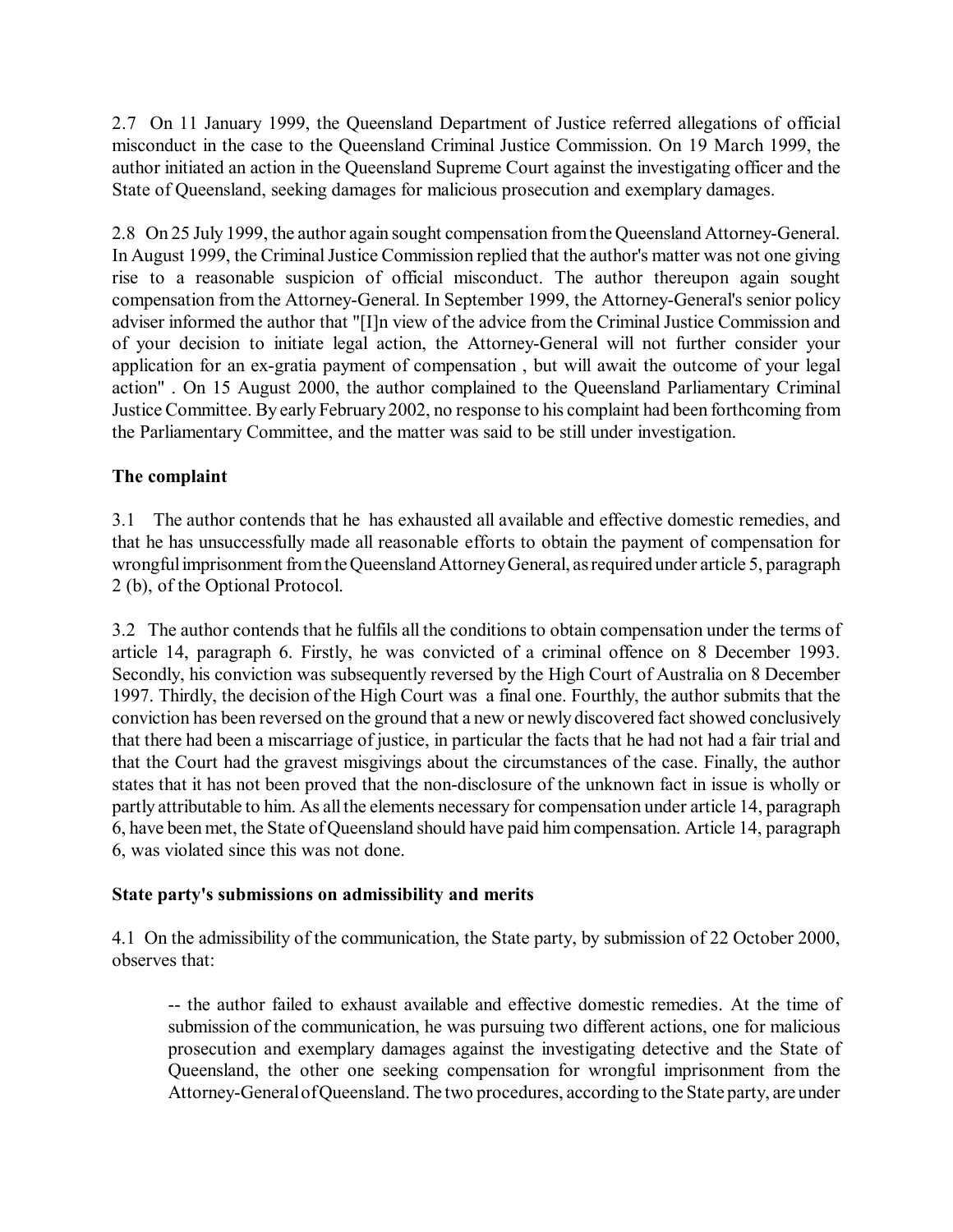active consideration, and thus said to be effective. There are no special circumstances which would absolve the author from exhausting these remedies. The State party submits that final determination of the complaints would, assuming diligent pursuit, take 12 to 18 months - it denies that Mr. Irving's pursuit of relief is being unreasonably delayed by the Queensland courts.

-- the author failed to show a violation of article 14, paragraph 6, as the final decision in his case, i.e. that of the High Court of Australia, did not constitute, nor affirm, the initial conviction. Since , for the purposes of article 14, paragraph 6, of the Covenant, the final decision must confirm the conviction, and in the instant case the judgment of the High Court had exactly the opposite effect, article 14,paragraph 6, is inapplicable in the circumstances of the case, and this claim should be declared inadmissible *ratione materiae*.

4.2 As far as the merits of the author's claims are concerned, the State party submits that:

-- article 14, paragraph 6, of the Covenant, was not violated because the author was not convicted by a "final decision", within the meaning of this provision. The State party recalls that a "final decision" is one that is no longer subject to appeal. The author's conviction was always subject to appeal under the mechanisms of the Australian judicial review system. In Australia generally, and in Queensland specifically, a decision of a trial court convicting a person is not, at least initially, a final decision, since the convicted person always has a right of appeal against the conviction. The State party notes that the fact that the author successfully appealed to the High Court counters any argument that the decision of the Supreme Court of Queensland was a final one.

#### **The author's comments on the State party's submission**

5.1 As far as the admissibility of his communication is concerned, the author contends that:

--- the tort remedies which he has initiated cannot be considered to constitute available remedies within the meaning of article 5, paragraph 2 (b), of the Optional Protocol, as they are not effective. Moreover, the mere possibility of ex-gratia payments for wrongful imprisonment in the event of the dismissal of his claims also cannot be said to constitute a remedy within the meaning of article 5, paragraph 2 (b), of the Optional Protocol, because it depends on the exercise of the discretion of the State party's authorities. Finally, Mr. Irving submits that the application of remedies has been "unreasonably prolonged" by the judicial authorities of Queensland.

5.2 As an alternative to his initial argument relating to article 14(6), Mr. Irving now argues that the High Court's decision did not constitute a "final decision" in the sense of this provision, but the reversal of his conviction. He notes that the grant of special leave to appeal to the High Court is entirely discretionary and is obtained only if the High Court considers that an application relates to a question of law or is of public importance. As there is no mandatory right of appeal to the High Court, the author contends that he was convicted by the "final decision" of the Queensland Court of Appeal. He further contends that his appeal to the High Court could not be considered a normal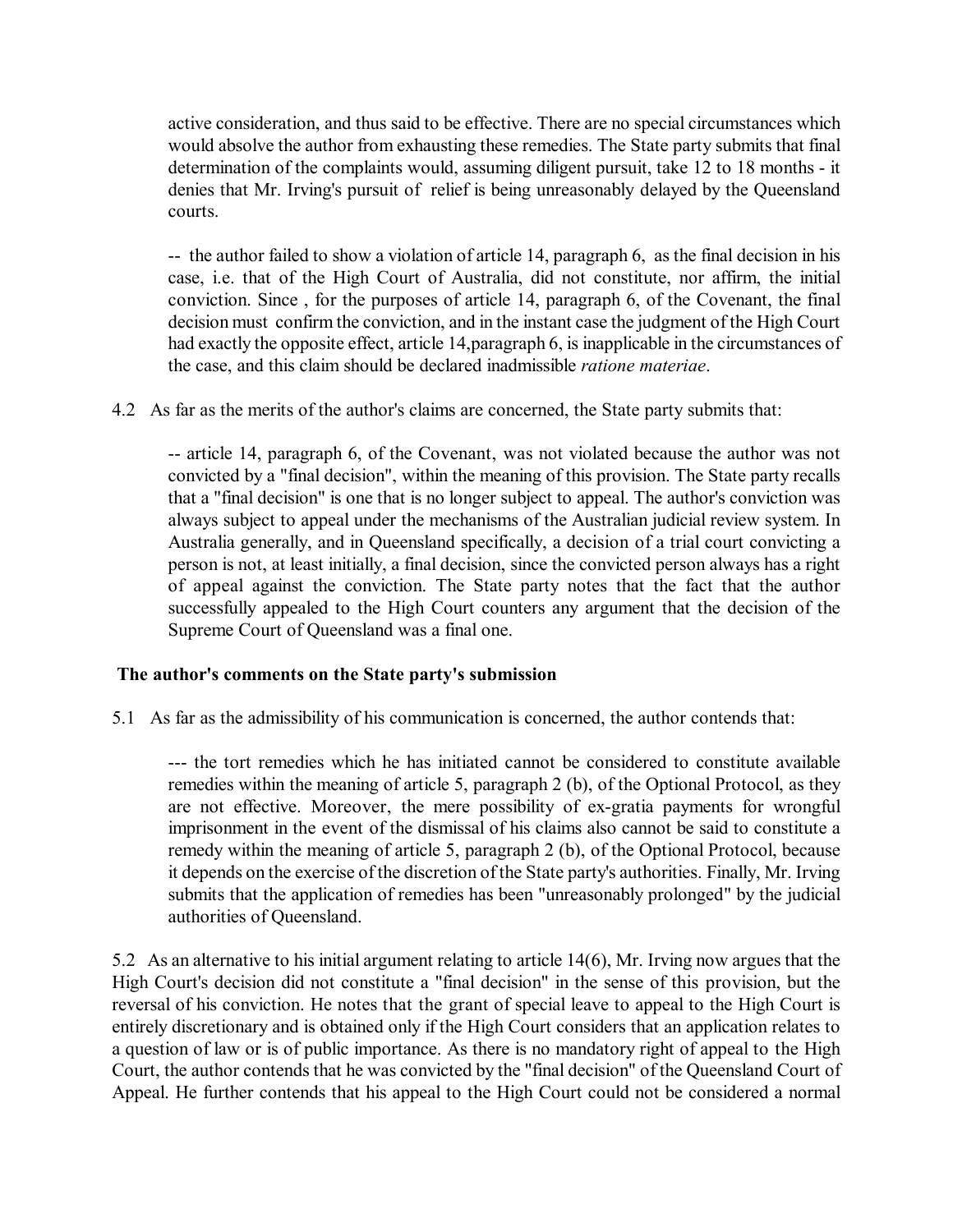appeal, because his conviction was quashed by the High Court following an application for special leave to appeal that was lodged two years after the expiry of the time within which such an application should normally be lodged. He was unable to lodge this appeal within normal deadlines because of the State party's refusal to grant legal aid. Thus, in the special circumstances of the case, it was the decision of the Court of Appeal of Queensland, which affirmed his conviction, was "final" within the meaning of article 14, paragraph 6.

### **Further submissions by the State party on admissibility and merits**

6.1 As far as admissibility is concerned, the State party contends that the delays complained of by the author, in relation to progress of the two actions for malicious prosecution and for compensation for wrongful imprisonment, are primarily attributable to him, not to the State party. Furthermore, any delay of the Queensland Parliamentary Criminal Justice Committee in replying to the author cannot be attributed to the State party, as this parliamentary committee is not subject to the direction of the Queensland executive.

6.2 On the merits, the State party reiterates that there was no conviction by a "final decision", as required by article 14, paragraph 6, in the author's case. It contends that the fact that the High Court has discretion to refuse special leave to appeal from judgments of the Queensland Court of Appeal does not negate the normalcy of the appeal procedure, as a right to appeal is often subject to conditions relating to timing or standing: "the special leave requirement for appeals to the High Court is an ordinary part of the method adopted to give effect to the right of appeal guaranteed in the Australian Constitution".

6.3 Nor does the existence of statutory deadlines for the filing of special leave to appeal applications lead to a different conclusion: a failure to file an application within the normal 28 day period is not determinative of whether the High Court will hear the application. There are frequent delays with special leave applications, especially where legal aid is involved, and the High Court often grants extensions of time in which to file such applications. The State party therefore challenges the author's alternative argument that the judgment of the Court of Appeal of April 1994 constituted the "final decision" for the purposes of article 14, paragraph 6, of the Covenant.

# **Counsel's final submission**

7.1 By supplementary submission of 5 February 2002, counsel emphasizes that the two actions against the arresting officer and the State of Queensland (March 1999) and against the Attorney-General of Queensland (December 1999) were initiated only after Queensland's refusal to honor its obligations under article 14, paragraph 6; furthermore, Queensland insists that it will not negotiate any settlement of the matter and that the author's actions be litigated, including conclusion of all possible appeals. Finally, the pursuit of domestic remedies must be considered to be "unreasonably prolonged", not only by virtue of the fact that more than seven years have already elapsed since the author's wrongful imprisonment, but also in light of Queensland's firm refusal to consider ex gratia compensation until the conclusion of all appeals.

7.2 Counsel takes issue with the State party's characterization of special leave to appeal to the High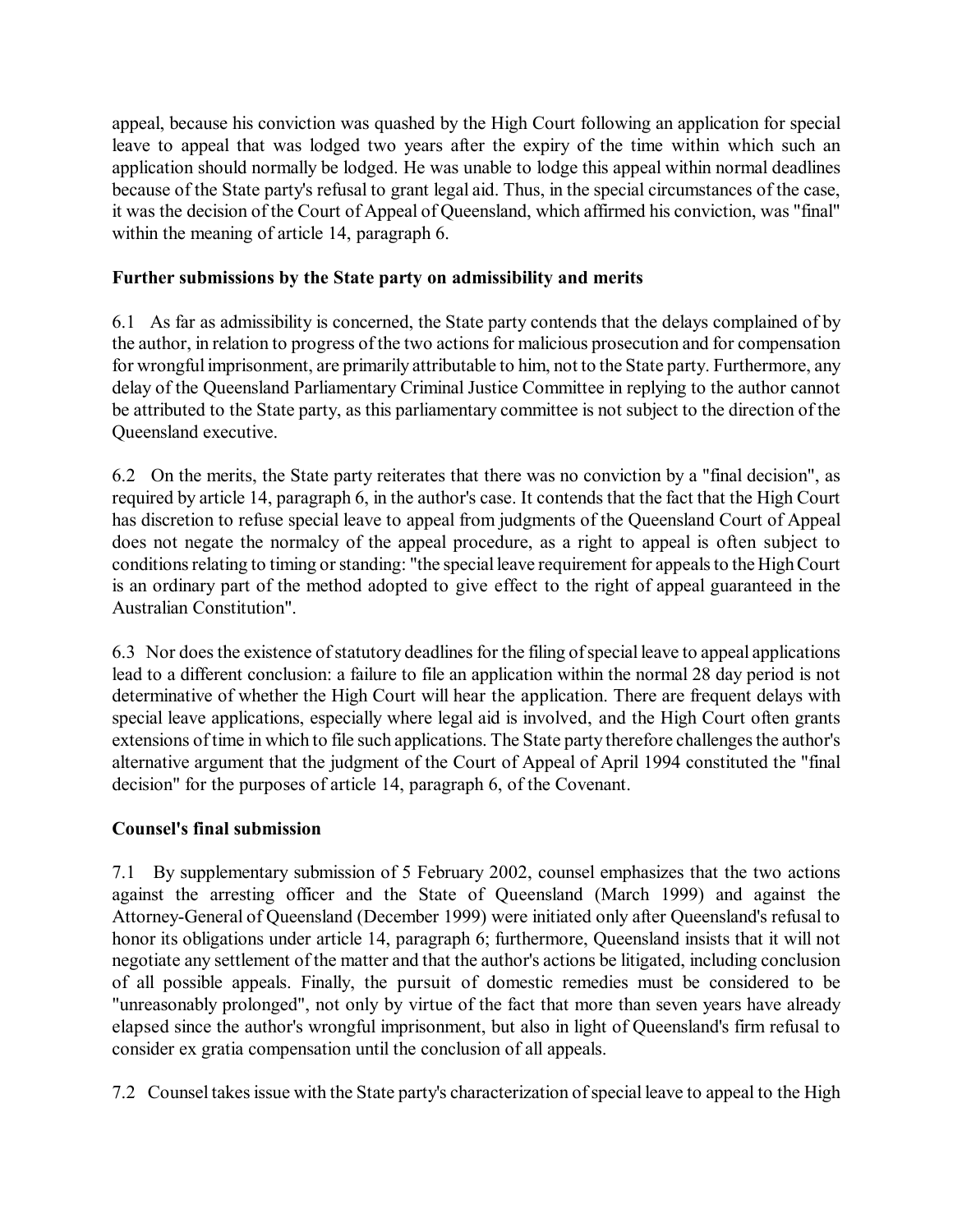Court as a constitutionally guaranteed right. He points out that the High Court itself has stated that a special leave application to the High Court is not in the ordinary course of litigation; that any application must exhibit features which attract the Court's discretion in granting leave or special leave; and that there is no right of special leave. Thus, criminal proceedings in Queensland are final once the Court of Appeal of Queensland has decided.

7.3 On the issue of the State party's reservation to article 14(6), counsel notes that the terms of the reservation only entitle the State party and Queensland to be exempt from legislating to give effect to the obligations under article 14(6), but not to be exempt from its obligation under article 2 to take necessary steps to adopt other measures to give effect to the rights enshrined in the Covenant. In that context, he notes that Queensland has issued no administrative guidelines to give effect to the obligations under article 14(6), and that the State party's (and Queensland's) additional requirements that any persons must demonstrate the existence of "exceptional circumstances", exemplified by the State party as 'serious wrongdoing' by the investigating authority, establishes prerequisites for compensation not envisaged by article 14(6).

### **Issues and proceedings before the Committee**

8.1 Before considering any claims contained in a communication, the Human Rights Committee must, in accordance with rule 87 of its rules of procedure, decide whether or not it is admissible under the Optional Protocol to the Covenant.

8.2 The facts laid out in the communication, which have not been contested by the State party, show that Mr. Irving was subject to manifest injustice. It would appear that they raise a serious issue regarding compliance by the State party with article 14, paragraph 3 (d), of the Covenant, as Mr. Irving was repeatedly denied legal aid in a case in which the High Court of Australia itself considered that the interests of justice required such aid to be provided. It would therefore appear that Mr. Irving should be entitled to compensation. The only claim made by the author of the communication was a claim based on article 14, paragraph 6, of the Covenant and the question before the Committee is therefore whether this claim is admissible.

8.3 The Committee recalls the conditions of application of article 14, paragraph 6:

"When a person has by a final decision been convicted of a criminal offence and when subsequently his conviction has been reversed or he has been pardoned on the ground that a new or newly discovered fact shows conclusively that there has been a miscarriage of justice, the person who has suffered punishment as a result of such conviction shall be compensated according to law, unless it is proved that the non-disclosure of the unknown fact in time is wholly or partly attributable to him."

8.4 The Committee observes that the author's conviction in the District Court of Cairns of 8 December 1993 was affirmed by the Court of Appeal of Queensland on 20 April 1994. Mr. Irving applied for leave to appeal this decision before the High Court of Australia. Leave to appeal was granted and on 8 December 1997 the High Court of Australia quashed the conviction on the ground that the author's trial had been unfair. As the decision of the Court of Appeal of Queensland was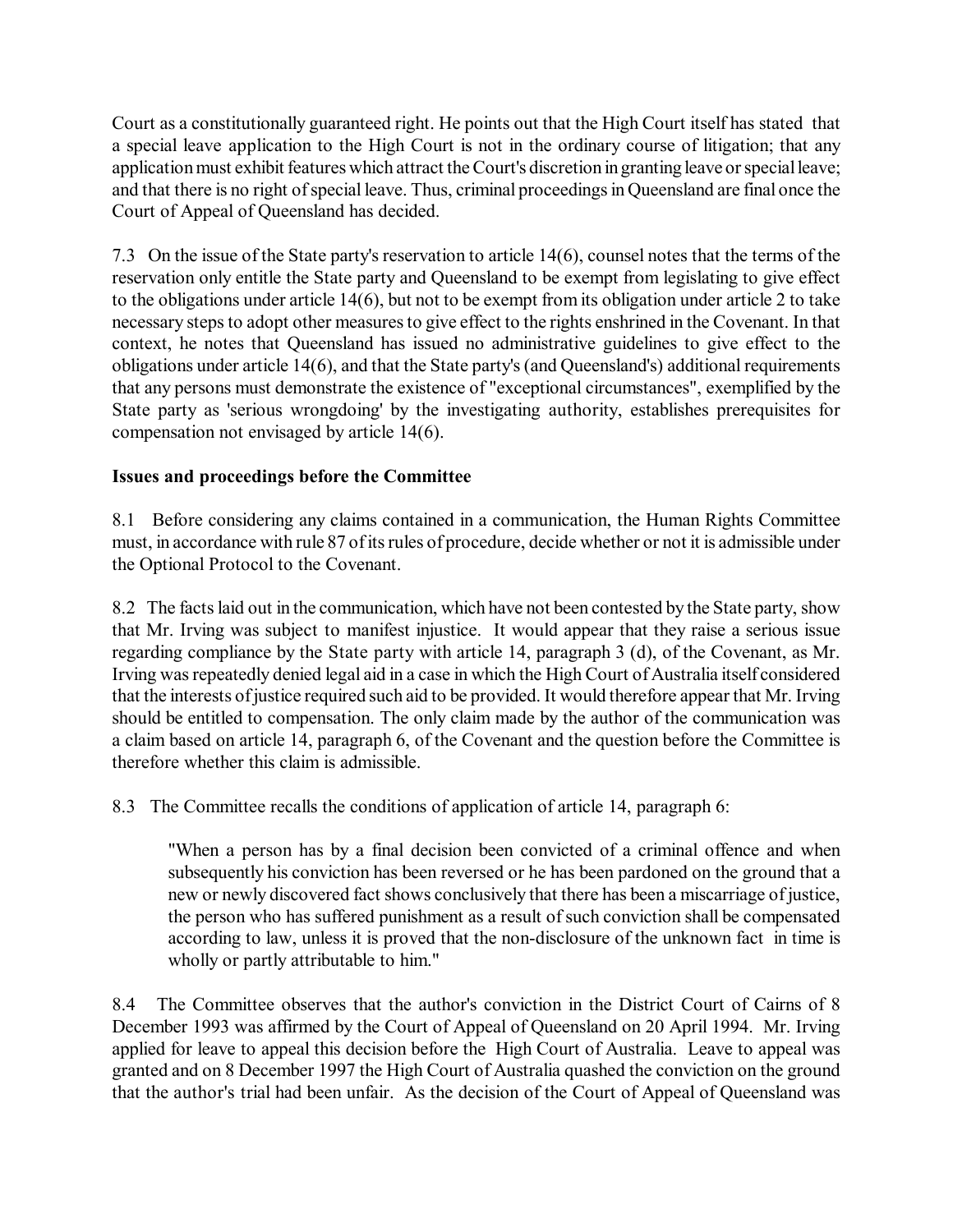subject to appeal (albeit with leave) on the basis of the normal grounds for appeal, it would appear that until the decision of the High Court of Australia, the author's conviction may not have constituted a "final decision" within the meaning of article 14, paragraph 6. However, even if the decision of the Court of Appeal of Queensland were deemed to constitute the "final decision" for the purposes of article 14, paragraph 6, the author's appeal to the High Court of Australia was accepted on the grounds that the original trial had been unfair and not that a new, or newly discovered fact, showed conclusively that there had been a miscarriage of justice. In these circumstances, the Committee considers that article 14, paragraph 6, does not apply in the present case, and this claim is inadmissible ratione materiae under article 3 of the Optional Protocol.

- 9. The Human Rights Committee therefore decides:
	- (a) that the communication is inadmissible;
	- (b) that this decision shall be communicated to the author, his counsel and to the State party.

# **Appendix**

### **Individual Opinion by Committee members Mr. Louis Henkin and Mr. Martin Scheinin (dissenting)**

We believe that there was a violation of article 14, paragraph 6. That provision reads:

"When a person has by a final decision been convicted of a criminal offence and when subsequently his conviction has been reversed or he has been pardoned on the ground that a new or newly discovered fact shows conclusively that there has been a miscarriage of justice, the person who has suffered punishment as a result of such conviction shall be compensated according to law, unless it is proved that the non-disclosure of the unknown fact in time is wholly or partly attributable to him."

The Committee's conclusion that the State party had no obligation to provide compensation was based on either of two separate grounds. We disagree.

(a) We are of the opinion that the conviction of Mr. Irving was "final". In our opinion, the word "final" in article 14, paragraph 6, cannot be understood to mean that only a conviction that cannot be reversed would be considered final. If that were the case, the reference to a final decision being reversed would have no meaning. We believe that, due to differences between legal systems, there cannot be a single criterion of what, in this context, is a final conviction. Therefore, the Committee must make a case-by-case assessment whether the conviction had become final.

In the present case Mr. Irving was convicted by the District Court of Cairns in December 1993. The Queensland Court of Appeal dismissed his appeal in April 1994. Further appeal to the High Court